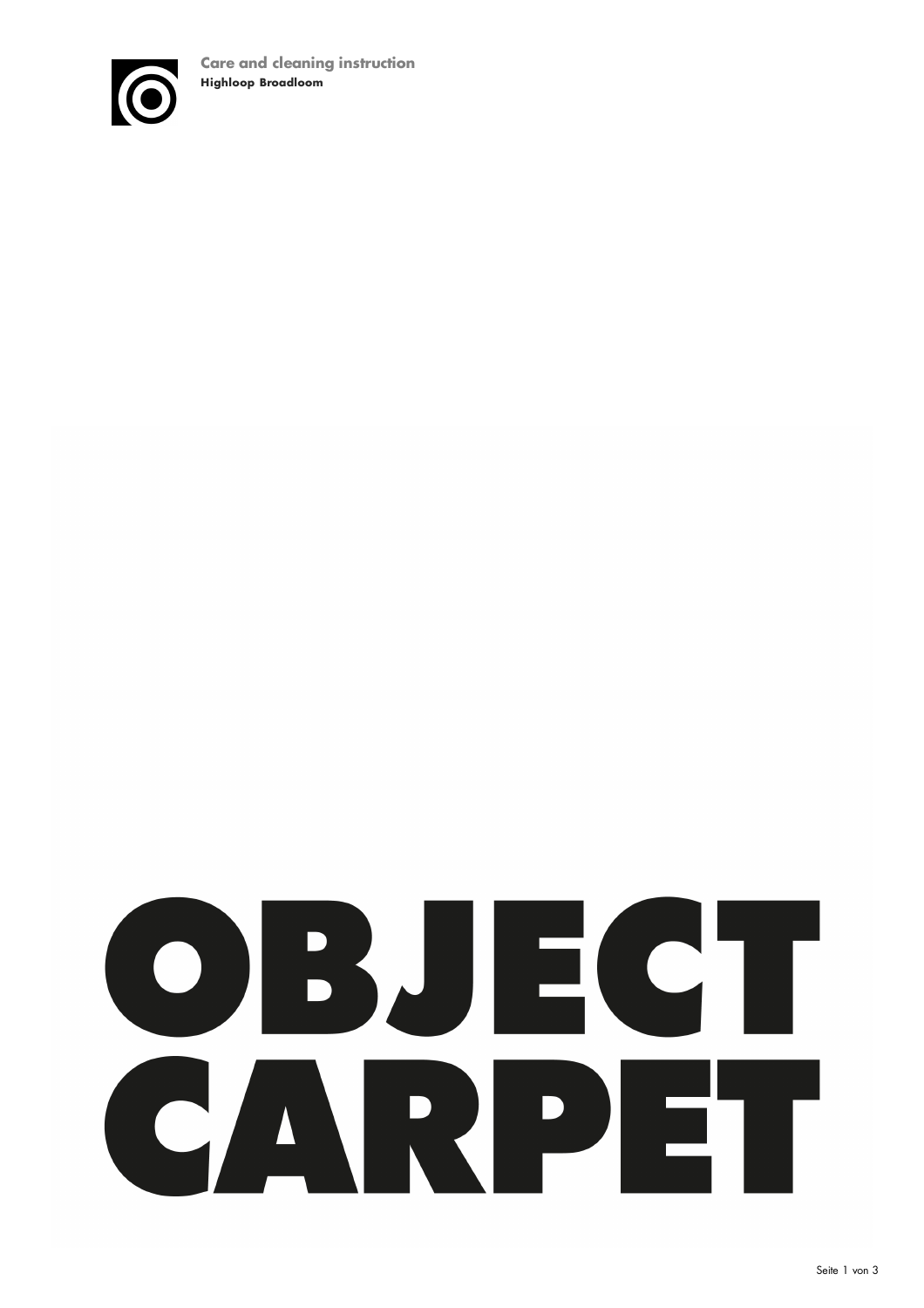# **Installation phase**

During and after the laying of the textile covering, please make sure to protect it from dirt from other work being done. If staining has arisen due to construction work, this must be removed as part of the final cleaning that is carried out upon construction completion.

# **Prevention/clean-off zones**

A carpet should be protected from the ingress of dirt right from the very start. This is best achieved by equipping entrance and transition areas with sufficiently large clean-off zones. Consider also the transitions from hard covering to textile covering, as this can lead to care products being carried over to the carpet. We recommend cleaning the clean-off zones daily so that they themselves do not become a source of dirt.

### **Castors for swivel chairs**

Hard chair castors for textile flooring, soft chair castors for non-textile floor coverings. The use of inappropriate castors may result in destruction of the floor covering. Please note that the supplier has no influence on this fact.

### **Vacuuming**

For daily care and cleaning we recommend using vacuum cleaners with a powered brush. Regular, thorough vacuuming removes superficially accumulated dust and dirt particles before they can settle in the spaces between the fibres. Areas that are used frequently, such as entrance halls, reception areas, restaurants, lifts, corridors and walkways, etc. should be cleaned daily. Areas with medium use, such as conference rooms, offices, secondary rooms, etc. are demand-oriented but should be cleaned at least every other day.

### **Stain treatment**

Stain treatment concerns the localised removal of dirt. This should be done immediately after the stain has formed, thereby increasing the likelihood of complete and problem-free removal. Most stains can be removed using warm water and an absorbent, non-staining cotton or microfibre cloth. In doing so, the stain should not be rubbed but rather removed by pressing from the outside inwards. It is possible that not every stain substance can be removed without leaving any residue, such as substances with a bleaching or colouring effect like sanitary cleaners, mustard, toner, coffee, red wine, etc. Should the use of cleaning and stain removers be necessary, please remember to test the product to be used on an inconspicuous area before using it, so as to rule out discolouration or damage. When using cleaning agents, it is important to completely remove them from the goods, as they continue to bind dirt and lead to rapid re-staining. In the case of spilled liquids, e.g. lemonades, juices, etc., absorb the spilled liquid as quickly as possible with an absorbent cloth and treat the area with water so that all substances are removed from the carpet. For coffee, tea, red wine, etc., please absorb the liquid completely with absorbent cloths. Subsequently treat with water and absorb the moisture again using cloths, repeating the process until no more colouring substances are visible in the cloth. Alternatively, a wet vacuum cleaner can also be used. It may be necessary to use a cleaning agent here. (Please note the manufacturer's information). Grease and oil stains are removed using a solvent-based cleaning agent (e.g. isopropanol). Never apply solvent or cleaning agent directly to the stain, please always use a cloth. Please remove chewing gum and candle wax carefully using a blunt object (spoon) and the residual substances with an appropriate stain remover. Old, dried-in and unknown stains should first be treated like water-soluble stains, only if this is unsuccessful please use cleaning agents as described.

# **Interim or surface cleaning**

Surface cleaning comprises cleaning in the upper nap area. It is used when intensive cleaning is not yet necessary or only parts of the area are dirtied. Before any cleaning process, the surfaces need to be treated thoroughly with a brush vacuum cleaner. A test cleaning must generally be carried out, irrespective of the cleaning method.

# **Pad cleaning**

A special cleaning agent that dries out crystalline is applied using a pressure sprayer. The carpet is treated immediately and evenly by means of a monodisc appliance with a yarn pad underneath, removing the dirt from the surface and holding it in the pad. In order not to damage the covering surface, the number of revolutions on the monodisc appliance should not exceed 200 rpm. The yarn pad should be changed in good time depending on the degree of dirtying. After complete drying of approx. 1-2 hours, the carpet is vacuumed with a brush vacuum.

# **Cleaning with prefabricated foam/shampooing**

In this process, a foam that is prefabricated in the machine is applied to the textile floor covering by rollers or monodisc appliances and worked into it, then the surface is vacuumed with a wet vacuum cleaner. After drying, the floor covering must be thoroughly vacuumed once more using a brush vacuum cleaner in order to remove the remaining crystalline residues of the foam.